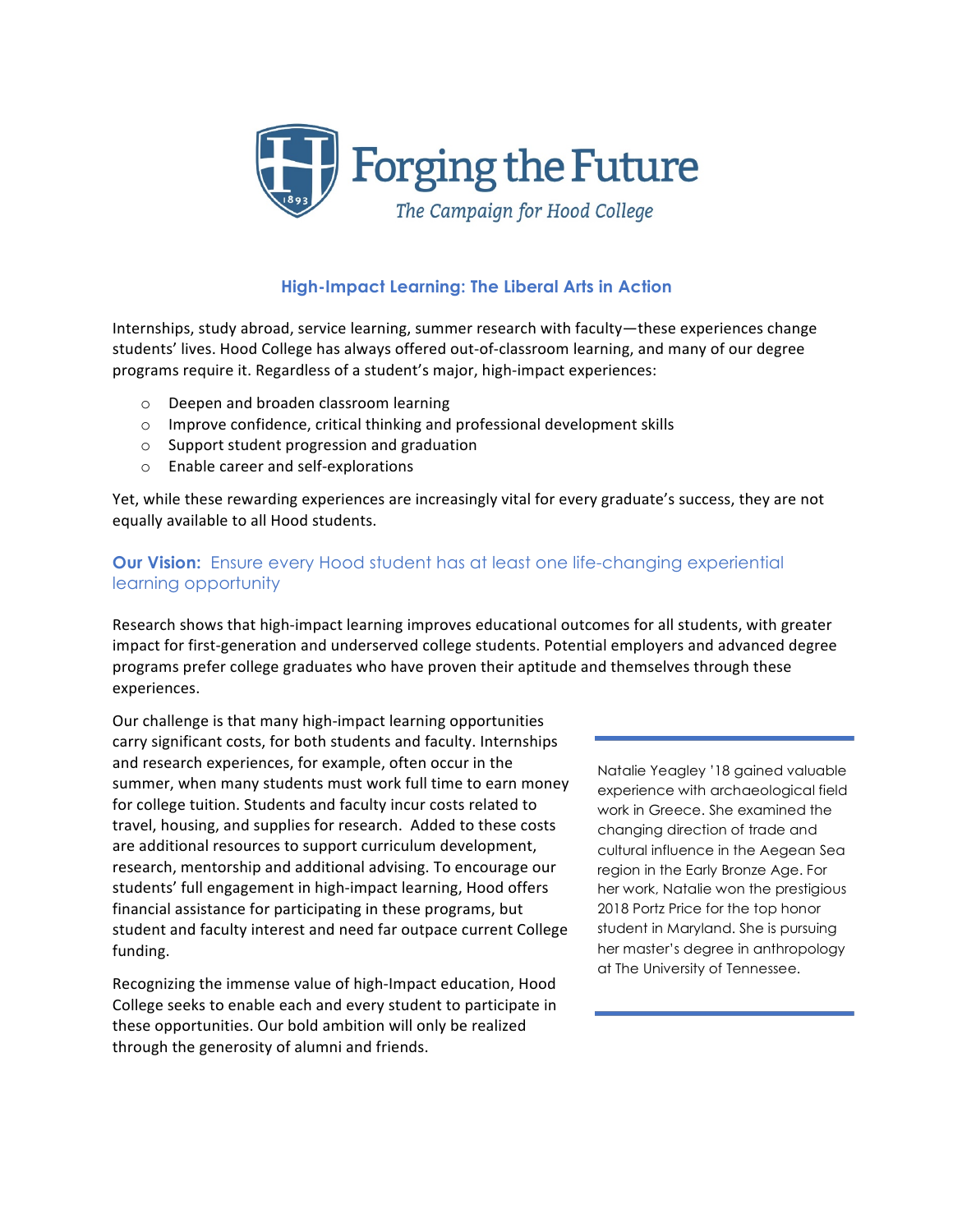# **Forging the Future:** Expand access and opportunities

At Hood, we know the value of learning by doing and possess a strong history of high-impact learning. This is rooted in our enduring motto: *Corde et Mente et Manu* – With Heart and Mind and Hand.

### **Summer Research Institute (SRI)**

Hood's highly competitive Summer Research Institute (SRI) awards funding to teams of faculty and

Brielle Rozmus '19 conducted summer research with Professor Hoda Zaki, examining the effects of voters on politics and civic life. That experience helped Brielle win an internship with the Maryland State Legislature. Both experiences gave this first-generation college student a tangible and significant advantage to secure her current job with a national nonprofit organization.

students to work collaboratively for eight weeks in the summer on creative projects, conducting research studies, and writing scholarly papers. Students are awarded a \$3,500 stipend, free room on campus and travel support. Faculty receive a stipend of \$3,500 to recognize the significant time commitment. Hood also covers research supplies and other expenses. These collaborative research projects empower each student to secure a desired job or earn acceptance into graduate school.

We were honored to receive a \$100,000 grant from The Hearst Foundations for Hood College's Summer Research Institute in 2018 along with ongoing support from alumni and the Board of Associations. However, even with this increased support, we are able to fund only approximately half of the applicants. Additional support will bring us closer to our goal of funding for every worthy SRI team.

#### **Study Abroad**

Some undergraduate majors, such as foreign languages and global studies, require study abroad as part of the curriculum. Increasingly, many professional fields seek students who have obtained a global experience during college, and we know that such experiences are critical to preparing our students to meet global challenges. In order to increase access to such experiences for all students, the faculty have developed shorter, credit-bearing mini-sessions.

To support faculty and student travel, we earmark funds from Hood's Global Studies endowment. Visionary alumni also are expanding opportunities. The Susan Whaley '74 Study Abroad Development Grant, established in 2018, supports two faculty members' travel with grants of \$2,500 each annually. Yet, more support is needed to ensure more

*"I want every Hood student to discover their passion through travel/study abroad, internships or summer research."*

> *~ Susan Whaley '74 Trustee and campaign chair*

students have the opportunity to study abroad and gain this transformational experience.

#### **Martha E. Church Center for Community and Civic Engagement**

The Martha Church Center – named in honor of Hood's seventh president - was established in celebration of Hood's 125<sup>th</sup> anniversary by several innovative leadership organizations including the Frederick County Chamber of Commerce and Frederick County Office of Economic Development. It